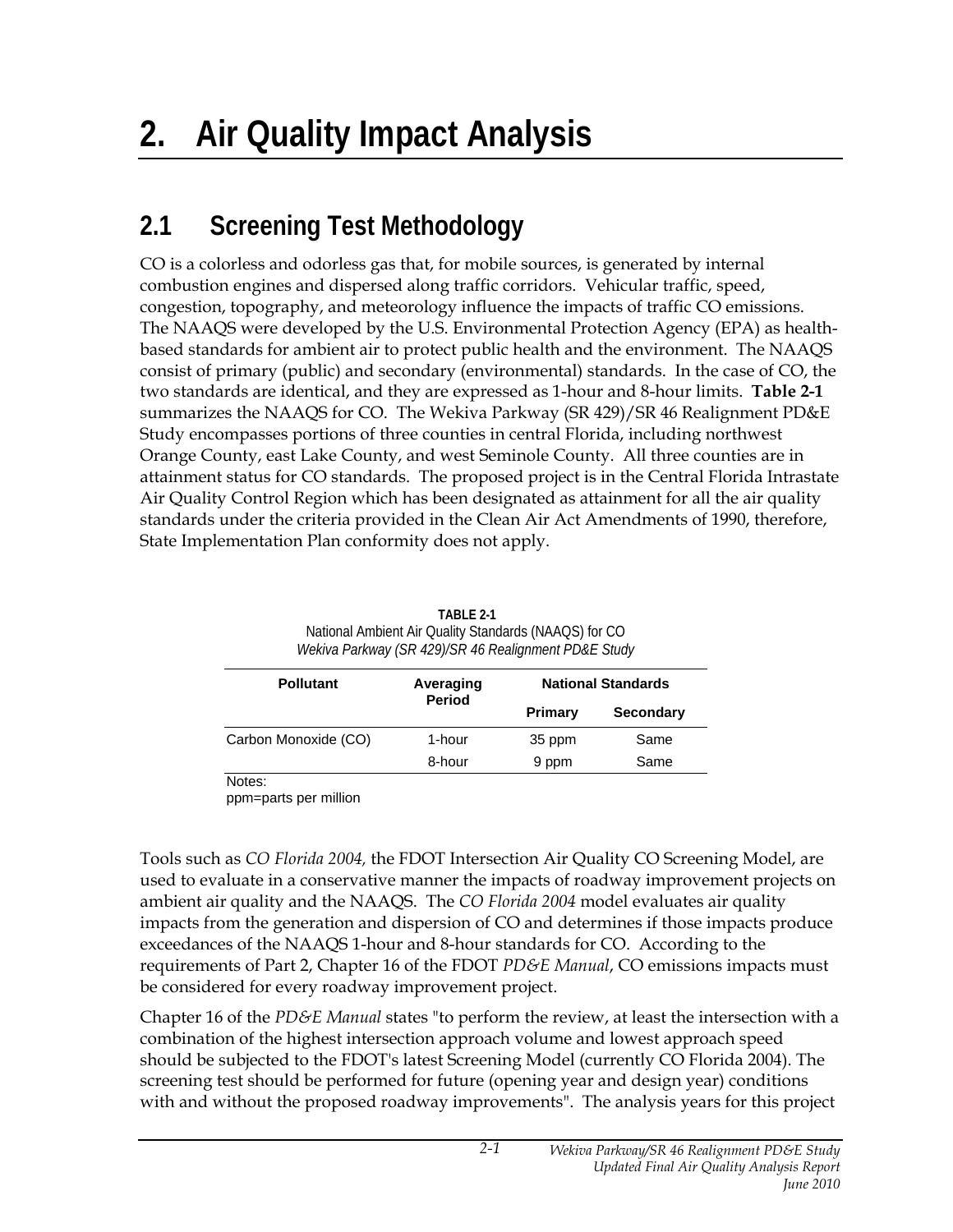are 2012 (opening year) and 2032 (design year) for evaluation of the No-Build and Build alternatives. Traffic data for the analysis were obtained from the Traffic Report (HNTB, August 2007) for the PD&E Study. Based upon the tabulation of intersection approach volumes, total vehicles per hour, and level of service for the analysis years under the No-Build and Build scenarios (see **Appendix A**), the intersections selected for the analysis are shown in **Table 2-2** below.

> **TABLE 2-2**  Intersections Selected for Analysis Years (2012 & 2032) *Wekiva Parkway (SR 429)/SR 46 Realignment PD&E Study*

**2012 No-Build**  CR 46A and International Parkway CR 46A and Rinehart Road **2032 No-Build**  CR 46A and International Parkway CR 46A and Rinehart Road **2012 Build**  CR 46A and Rinehart Road **2032 Build**  CR 46A and International Parkway CR 46A and Rinehart Road

For this analysis, early coordination was undertaken with the FDOT District Five Environmental Administrator and, at his direction, with the FDOT Central Office Environmental Programs Administrator. They provided guidance on and concurrence with the methodology and approach for conducting this air quality analysis. Also, the FDOT Central Office Environmental Programs Administrator reviewed the intersection-specific data and concurred with the intersections identified for analysis by the CO screening model.

The two intersections selected for further analysis, CR 46A/International Parkway and CR 46A/Rinehart Road, were evaluated based on maximum vehicular approach volume for the Build and No-Build alternatives for the 2012 and 2032 analysis years. While these existing intersections would not be part of the proposed improvements, they are within the project area and would be influenced by project traffic. The vehicular approach volumes and level of service for 2012 (opening year) and 2032 (design year) under the Build and No-Build alternatives for each intersection are shown in **Table 2-3** on the following page.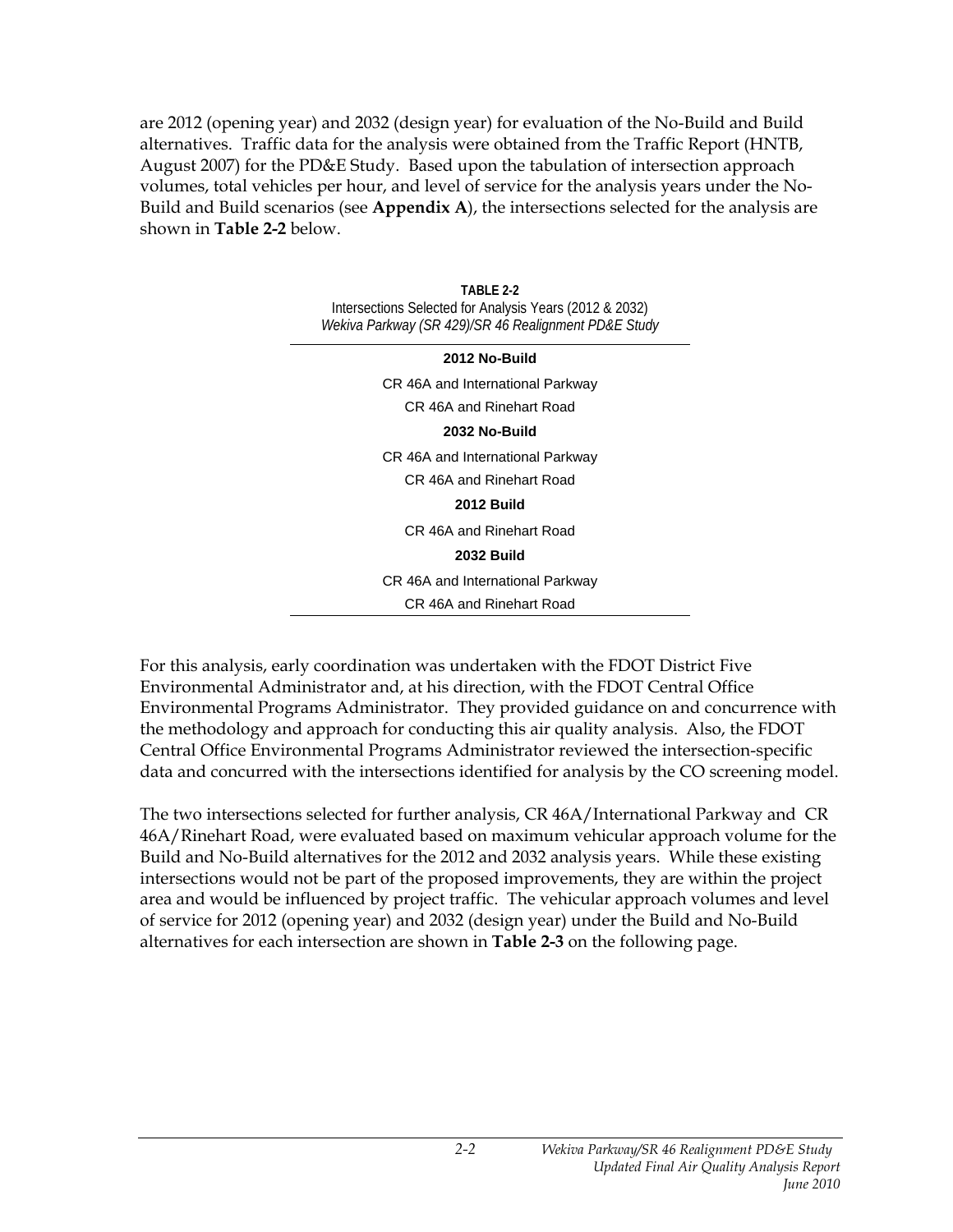| Intersection                     | <b>NB Lane</b><br>(vph) | <b>SB Lane</b><br>(vph) | <b>EB Lane</b><br>(vph) | <b>WB Lane</b><br>(vph) | <b>LOS</b> |
|----------------------------------|-------------------------|-------------------------|-------------------------|-------------------------|------------|
| 2012 No-Build                    |                         |                         |                         |                         |            |
| CR 46A and International Parkway | 2098                    | 630                     | 608                     | 1289                    | F          |
| CR 46A and Rinehart Road         | 2010                    | 1150                    | 3064                    | 980                     | F          |
| 2032 No-Build                    |                         |                         |                         |                         |            |
| CR 46A and International Parkway | 3090                    | 1280                    | 730                     | 1500                    | F          |
| CR 46A and Rinehart Road         | 2580                    | 1320                    | 3891                    | 1170                    | F          |
| <b>2012 Build</b>                |                         |                         |                         |                         |            |
| CR 46A and Rinehart Road         | 1990                    | 1115                    | 2600                    | 959                     | E          |
| <b>2032 Build</b>                |                         |                         |                         |                         |            |
| CR 46A and International Parkway | 2579                    | 1530                    | 882                     | 1380                    | F          |
| CR 46A and Rinehart Road         | 2510                    | 1190                    | 3357                    | 1100                    | F          |

**TABLE 2-3**  Approach Volume and LOS for Selected Intersections *Wekiva Parkway (SR 429)/SR 46 Realignment PD&E Study* 

Notes:

NB = north bound  $SB =$  south bound

 $EB = east$  bound

WB = west bound

LOS = level of service

vph = vehicles per hour

The air quality analysis was performed for each of the seven (7) scenarios listed above in Table 2-3. Only CO was evaluated as directed by the PD&E manual and compared to the NAAQS.

The *CO Florida 2004* screening test makes a number of conservative assumptions regarding projects for which it is applied. In some cases, the test will indicate the need for additional, more rigorous analysis. For this analysis, ten (10) default receptors were utilized as well as the default right-of-way distance of ten (10) feet. CO concentrations associated with the proposed project were calculated at the 10 receptor locations for the intersections listed in Table 2-2, which were used along with maximum traffic volumes as listed in Table 2-3, to represent the worst-case impacts from CO dispersion. All of the intersections were assumed to have an approach speed of 40 miles per hour. Because worst-case conditions were used for the analysis, and due to the conservative characteristics of the *CO Florida 2004* model, it can be presumed that no other component of the proposed roadway improvements would have more adverse effects.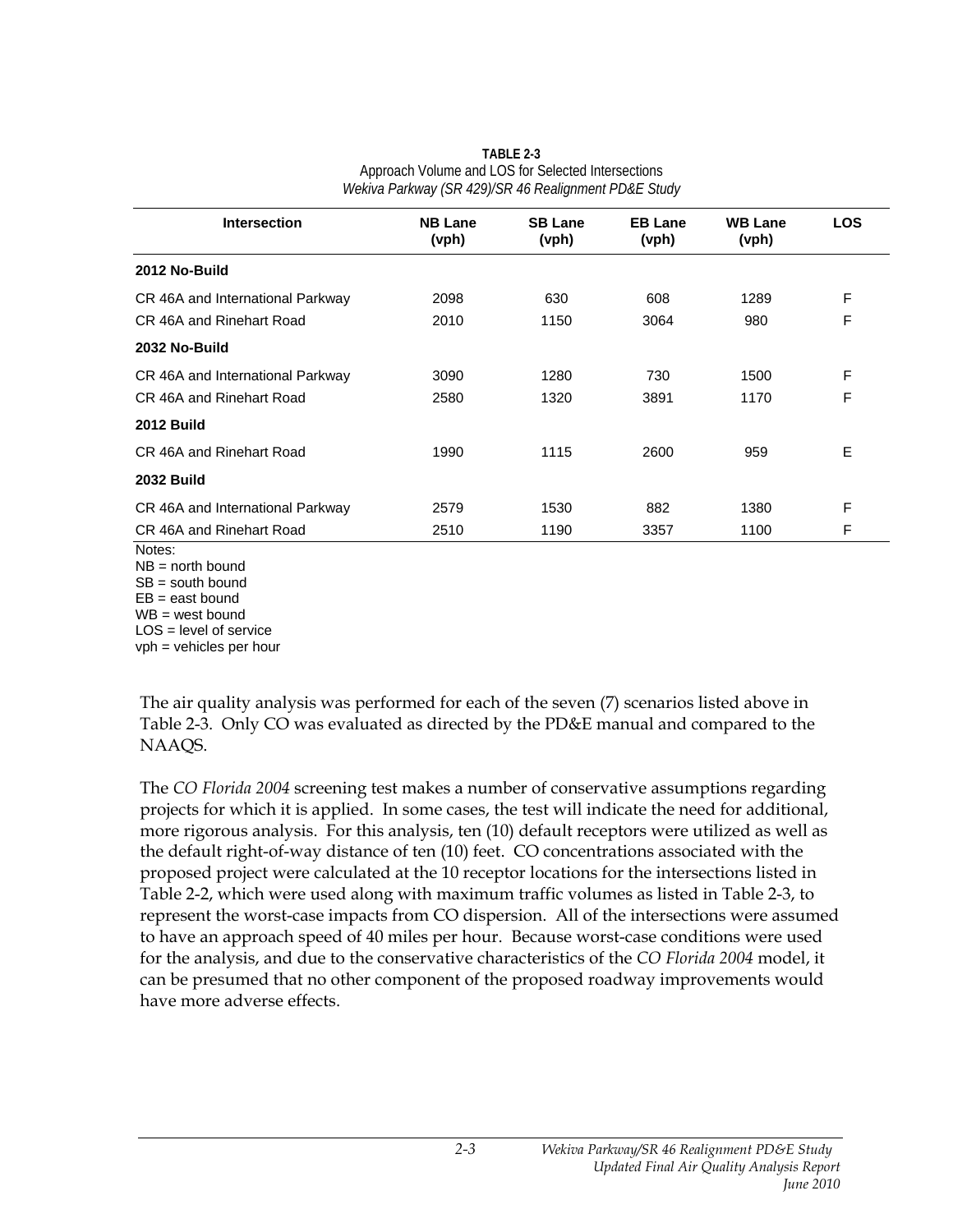## **2.2 Screening Test Results**

CO concentrations associated with the proposed roadway improvements were calculated at the selected receptor locations for the 2012 and 2032 analysis years. *CO Florida 2004* calculates the 1-hour and 8-hour CO concentrations, including background, in parts per million (ppm) for comparison with the NAAQS. **Table 2-4** shows the results of the CO screening tests for the identified intersections. Model output is provided in **Appendix B**.

| <b>Intersection</b>              | Max 1-hour<br><b>Concentration</b><br>(ppm) | Max 8-hour<br>Concentration<br>(ppm) | 1-hour CO<br><b>NAAQS</b><br>(ppm) | 8-hour CO<br><b>NAAQS</b><br>(ppm) |
|----------------------------------|---------------------------------------------|--------------------------------------|------------------------------------|------------------------------------|
| 2012 No-Build                    |                                             |                                      |                                    |                                    |
| CR 46A and International Parkway | 11.1                                        | 6.7                                  | 35                                 | 9                                  |
| CR 46A and Rinehart Road         | 12.6                                        | 7.6                                  | 35                                 | 9                                  |
| 2032 No-Build                    |                                             |                                      |                                    |                                    |
| CR 46A and International Parkway | 11.1                                        | 6.7                                  | 35                                 | 9                                  |
| CR 46A and Rinehart Road         | 11.8                                        | 7.1                                  | 35                                 | 9                                  |
| <b>2012 Build</b>                |                                             |                                      |                                    |                                    |
| CR 46A and Rinehart Road         | 12.0                                        | 7.2                                  | 35                                 | 9                                  |
| <b>2032 Build</b>                |                                             |                                      |                                    |                                    |
| CR 46A and International Parkway | 10.4                                        | 6.2                                  | 35                                 | 9                                  |
| CR 46A and Rinehart Road         | 11.2                                        | 6.7                                  | 35                                 | 9                                  |

| TABLE 2-4                                            |
|------------------------------------------------------|
| CO Screening Test Results                            |
| Wekiva Parkway (SR 429)/SR 46 Realignment PD&E Study |

Based on the results of the *CO Florida 2004* screening test, the proposed project in future conditions for the opening year (2012) and the design year (2032) under the Build and No-Build alternatives will not cause violations of the NAAQS for CO. Therefore, this project will not have a significant impact on air quality in the project area. In fact, as shown in Table 2-4 above, the comparative 1-hour and 8-hour CO concentrations are lower for the Build alternative than for the No-Build alternative.

Construction activities for the proposed project would cause only minor short-term air quality impacts in the form of dust from earthwork and unpaved roads. Those impacts will be minimized through implementation of State/local regulations and the FDOT *Standard Specifications for Road and Bridge Construction*.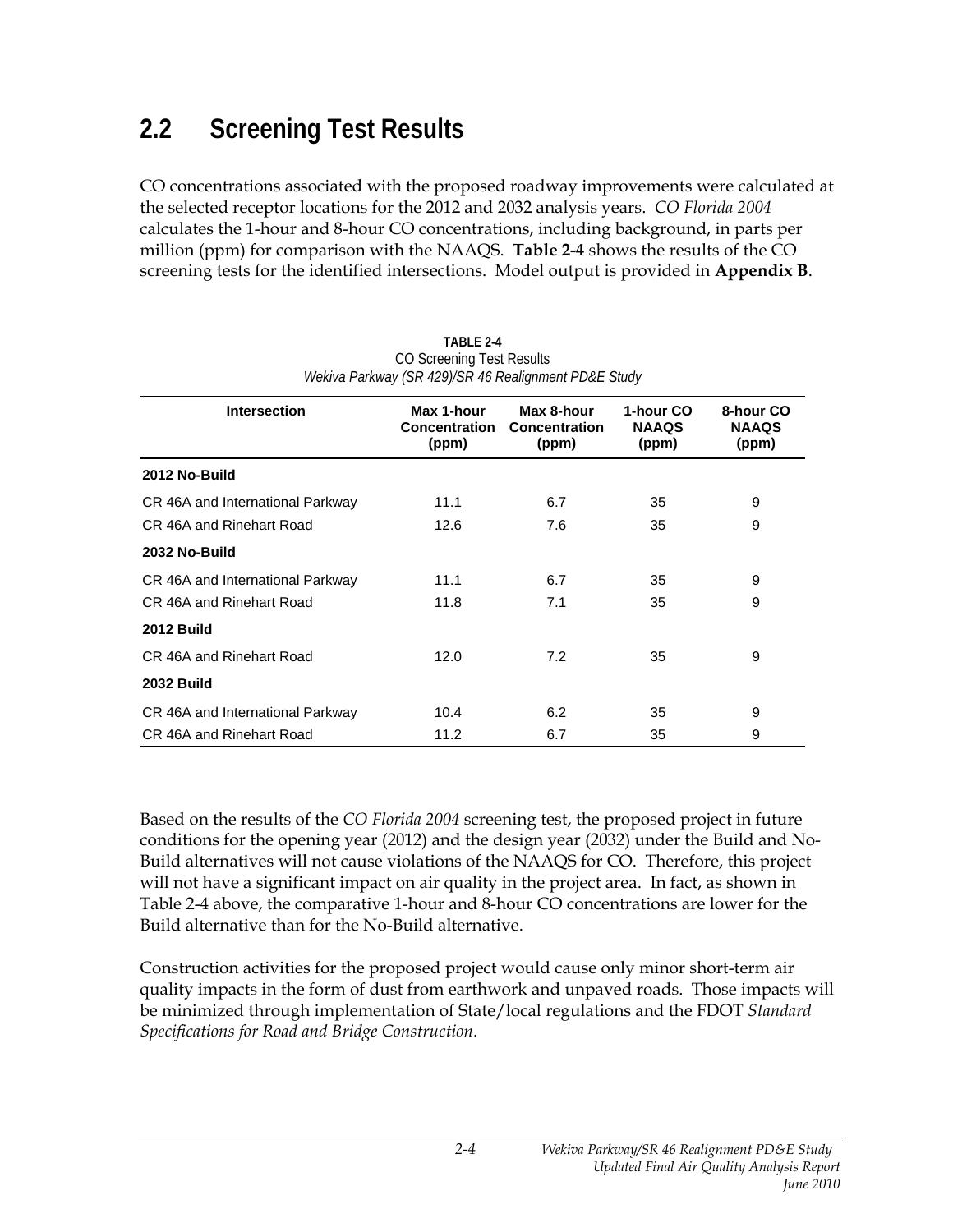## **3. Conclusions**

The proposed project is located in an area which is designated attainment for all NAAQS under the criteria provided in the Clean Air Act. Therefore, the Clean Air Act conformity requirements do not apply to the project.

Based on the results of the *CO Florida 2004* screening model output for opening year (2012) and design year (2032) No-Build and Build scenarios, the proposed Wekiva Parkway (SR 429)/SR 46 Realignment project will not cause violations of the NAAQS for CO. Therefore, the project "passes" the air quality screening test which indicates that it will not have a significant impact on air quality in the project area. Because worst-case conditions were used for the analysis, and due to the conservative characteristics of the *CO Florida 2004* model, it can be presumed that no other component of the proposed improvements would have more adverse effects.